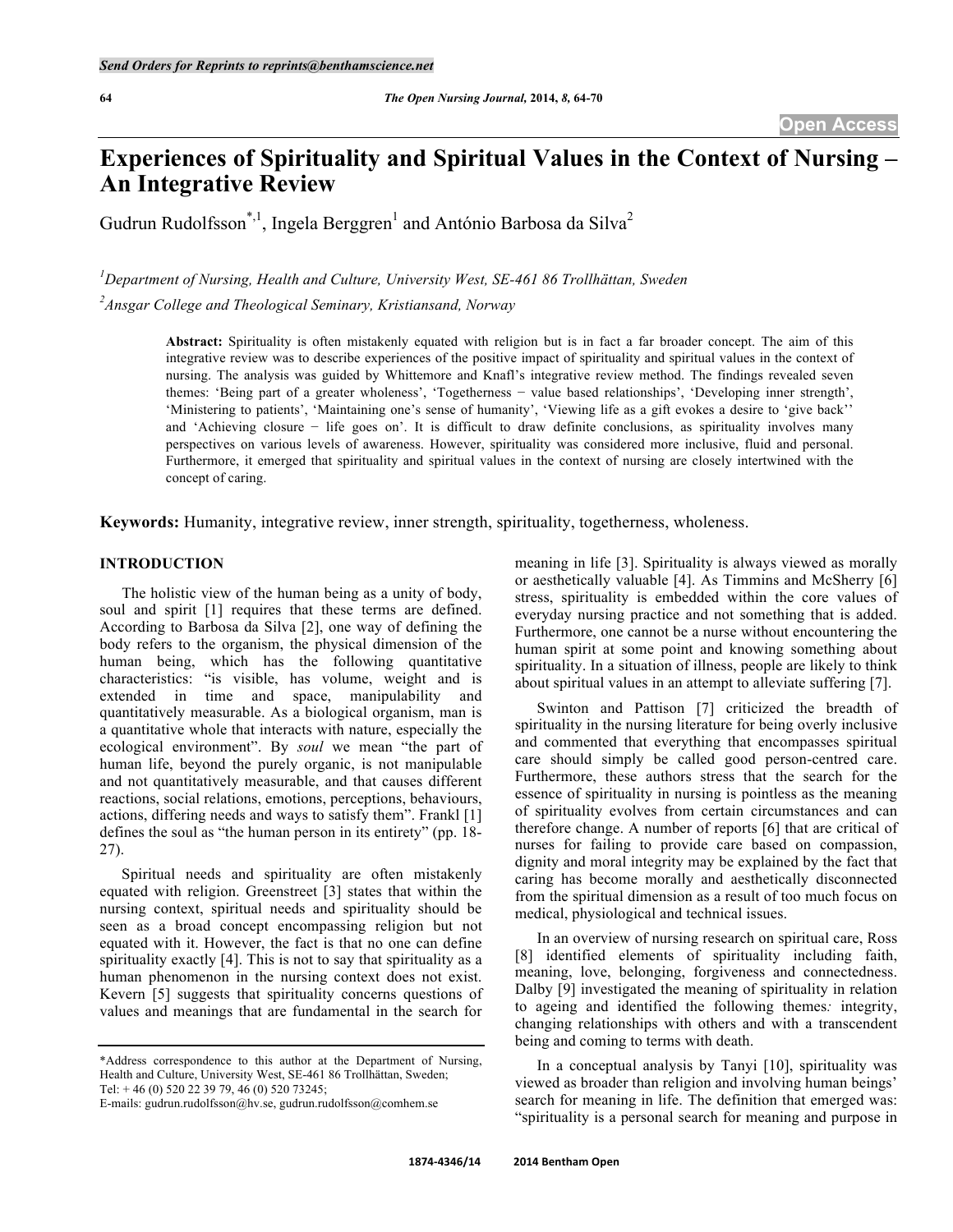life, which may or may not be related to religion. It entails connection to religious beliefs, values and practices that give meaning to life, thereby inspiring and motivating individuals to achieve their optimal being" [p. 506]. Here spirituality seems to be primarily considered in an existential sense.

Stoll [11] described spirituality as: "Who I am — unique, and personally connected to God. That relationship with God is expressed through my body, my thinking, my feelings, my judgments, and my creativity. My spirituality motivates me to choose meaningful relationships and pursuits. Through my spirituality I give and receive love; I respond to and appreciate God, other people, a sunset, a symphony, and spring. I am driven forward, sometimes because of pain, sometimes in spite of pain. Spirituality allows me to reflect on myself. I am a person because of my spirituality – motivated and enabled to value, to worship, and to communicate with the holy, the transcendent" [11 p. 9]. In accordance with these definitions, all humans are spiritual beings and need not be religious to be spiritual. Spirituality is individual, encompassing relational components and one's search for the meaning and purpose of life.

Despite a large number of reviews on spirituality*,* for example, in the context of palliative care [12], nursing management [13, 14], recovery from surgery [15] and spiritual needs [16], there is a lack of clarity in research concerning differences in the views of spirituality and spiritual values in the context of nursing, which is therefore the subject of this study.

#### **AIM**

The aim of this integrative review was to describe experiences of the positive impact of spirituality and spiritual values in the context of nursing

# **METHOD**

Whittemore and Knafl's [17] integrative review method guided the analysis as we wanted to include various primary studies with different perspectives on the concepts of spirituality and spiritual values. The integrative review method consists of data reduction, data display, data comparison, interpretation and conclusion drawing [17, 18]. Integrative reviews can also combine both quantitative and qualitative data from the theoretical as well as empirical literature. This broad sampling frame has the potential to result in a comprehensive depiction of complex concepts, such as spirituality and spiritual values [17].

In the light of the above and the aim of this study, we distinguish between the terms 'spirituality' and 'spiritual values' to systematize the types of text analyzed as follows. The term 'spiritual' occurs in the literature with different meanings. In accordance with Barbosa da Silva [2 p. 114]*,* we will briefly clarify three of its most common meanings.

Firstly, the word 'spiritual' is used as a synonym for 'cultural', for example, in political contexts when it is stated that "we must preserve our spiritual heritage" the focus is on both spirit and culture [2]. According to Dilthey*,* human sciences (Ger. *Geisteswissenschaften*) study the human being as cultural, spiritual and social [2].

Secondly, the word 'spiritual' is a synonym for 'existential' when discussing 'spiritual issues' in the sense of existential questions [3, 10]. Existentialist philosophers such as Kierkegaard [19], Buber [20] and Frankl [1] consider the experience of life, suffering, guilt, fear, freedom, responsibility, moral conscience and despair as spiritual. Buber [20] argued that the spirit is not in the self, but expresses itself in an authentic communication between two or more human subjects, me and you. The fact that a human experience is spiritual in an existential sense implies that it is characteristic of the human existence per se. Thus, Barbosa da Silva [2] concluded that what is existential (spiritual) is also universal in the sense that it is considered to belong to all people at all times and in all places.

Thirdly, the term 'spiritual' is used as a synonym for 'religious'. Examples of spiritual and religious experiences include guilt, the need for reconciliation with God, the hope of eternal life and the meaning of suffering as an expression of God's plan for the human being. As this study demonstrates*,* these three meanings of the word 'spiritual' may be relevant in a healthcare situation or to the extent that patients can express their spiritual needs, the satisfaction of which is relevant to their treatment [2]. Thus we will distinguish between cultural, existential and religious spirituality.

#### **Study Selection Criteria**

Studies considered for inclusion were qualitative research papers, primary sources dealing with spirituality in the nursing context and empirical or theoretical literature published in the English language. The exclusion criteria were quantitative articles, review articles and papers concerning the education of nursing students.

#### **Search Method**

The initial search in the CINAHL electronic database in December 2012 using the keyword spirit\* yielded a total of 15,275 papers. To reduce the number of hits and focus on the concept of spirit\*, this keyword was further combined with 'patient\*', 'empirical', 'wellbeing', 'spiritual support', 'holistic spirituality', 'caring', 'nurs\*', 'philosophy', 'old age' and 'spiritual care'. A second search in the CINAHL electronic database following the same procedure was carried out in January 2013. In addition, the Journals of Nursing Philosophy (4 hits) and Nursing Ethics (5 hits) from 2008 to 2012 were searched more systematically while secondary searches were also conducted on the homepages of various other randomly selected Nursing Journals. Finally, a search was performed in February and March 2013 in the Scopus database using the same keywords and procedure. Additionally, during the analysis process, an ongoing search was performed in the Scopus database to obtain updates, from which one additional article emerged. There were no restrictions in terms of year of publication in any of the search processes.

According to Whittemore and Knafl [17], there is no gold standard for evaluating and interpreting quality in research reviews. Therefore, data relevance refers to the extent to which the studies met the aim of this integrative review and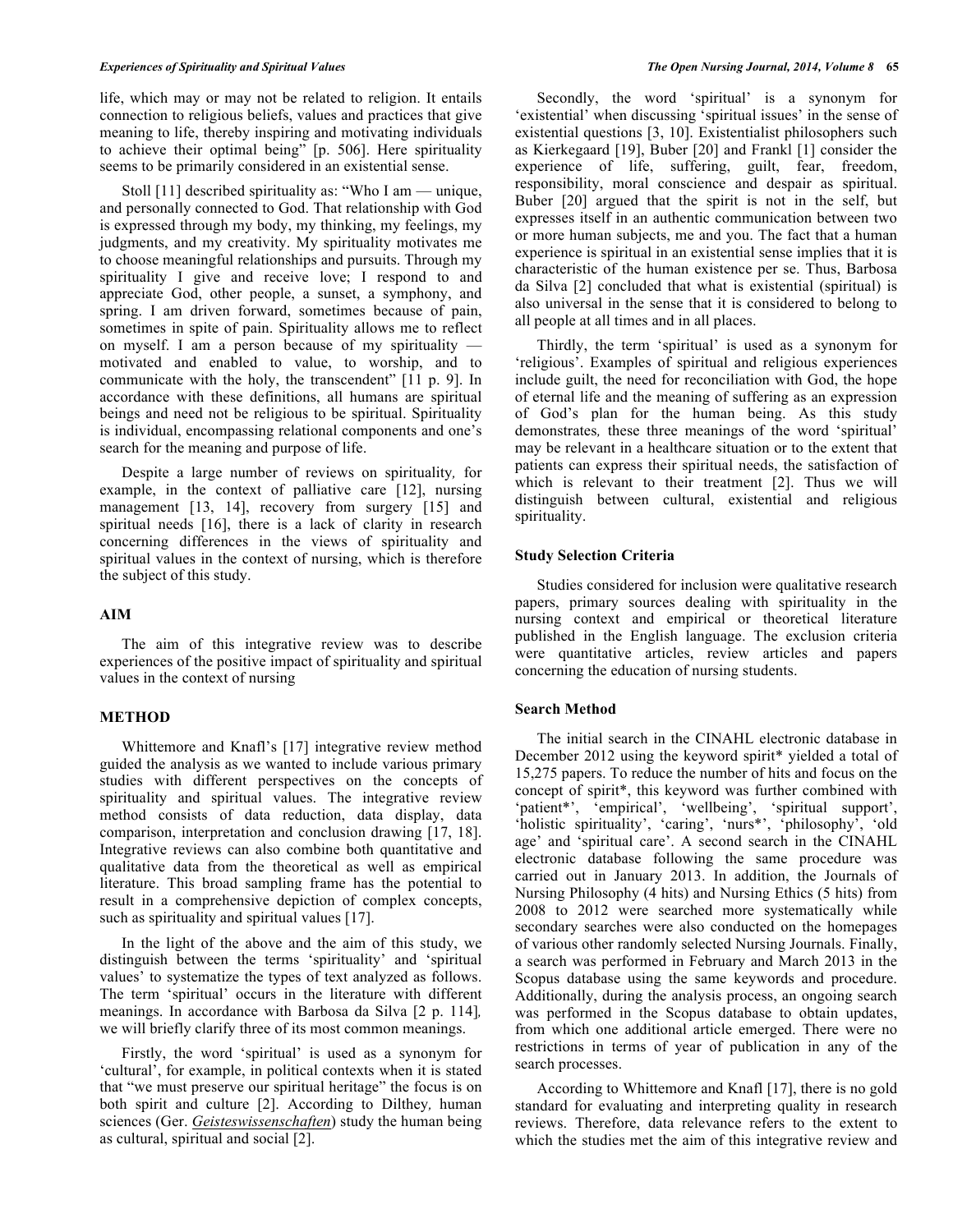for this reason; no studies were excluded due to poor methodological quality.

#### **Search Outcome**

A total of 97 studies were identified. Abstracts or full articles were examined in several steps by two of the authors. This procedure ended with the selection of 26 articles published between 1999 and 2013 that met the inclusion criteria. The findings of each study were scrutinized to identify experiences of spirituality and spiritual values in the context of nursing. In this process a further 11 articles were excluded when it became clear that spirituality was not in focus. As a result, the research material comprised 15 articles, including a total of 730 patients, aged 27-79 years, 52 staff members and former caregivers, aged 23-70 years, and 9 family members. Of these participants, 262 were female and 172 male. Two articles were European (one from Sweden and one from England), while nine were published in the USA, two in Australia and two in Iran. Data collection methods used were in-depth, focus group, semi-structured and telephone interviews, interview-like interactions and narratives (Table **1**). All studies used some kind of descriptive design. Three had a phenomenological, one a phenomenographical, one a hermeneutic phenomenological and one a phenomenological hermeneutic approach in addition to which one employed qualitative content analysis, two grounded theory analysis and two articles were theoretical.

# **Analysis**

Data reduction involved categorizing the data from each article in a matrix based on the study type. In data display, extracts from each article were placed in the matrix to illustrate patterns and facilitate comparison. Data comparison involved making comparisons across the studies and examining the data to identify differences and similarities between themes. During the interpretation process the patterns and relationships identified were described and raised to a higher level of abstraction. Conclusions were drawn that captured the breadth, depth and relevance of the data [17].

# **RESULTS**

The integrative review of experiences of spirituality and spiritual values in the context of nursing produced seven themes: 'Being part of a greater wholeness', 'Togetherness − value based relationships', 'Developing inner strength', 'Ministering to patients', 'Maintaining one's sense of humanity', 'Viewing life as a gift evokes a desire to 'give back', and 'Achieving closure − life goes on'.

## **Being Part of a Greater Wholeness**

Spirituality was described as the integration of body, mind and spirit in to a harmonious whole [21]. The comprehensive perspective emerged as being part of a greater picture [21] and an understanding of something greater than oneself, or awe when, for example, walking in nature [22]. It was also expressed as a search for the sacred through subjective feelings, thoughts and behaviours [22]. According to Yuen [22] and Tanyi *et al*. [23], the essence of spirituality is general well-being and meaning in life, creating wholeness, a sense of something larger than oneself and relating it to individual situations. Hence spirituality has a positive effect on patients' health and promotes recovery [24] thus leading to the ability to view life from different perspectives [21]. In moments of uncertainty, spirituality involves looking beyond one's own anxiety to a liminal space of not knowing everything [22]. Spirituality strengthens the ability to articulate uncertainty and in turn enables clarity that promotes an understanding of illness and change [22]. In this theme spirituality is seen as an essentially transcendent concept.

#### **Togetherness − Value Based Relationships**

In this theme, spirituality emerged as the need to be in the moment and involves the experience of interpersonal intimacy [25]. Tanyi *et al*. [23] pointed out that a solid relationship and connectedness are powerful spiritual interventions that contribute to individual spirituality. This includes embracing, crying together, gift giving, having coffee together and visiting each other [25]. Laughter*,* happy thoughts and the smiles of others were considered comforting. Being with others was described as a primary spiritual need and conversation was unnecessary. However, when talking with others a conversation about ordinary things was preferred [26]. Spirituality brought about the realization that the relationship with family and friends was important at the end of life [27] and involved finding a healthy balance in relationships between friends, family, society and God [28]. Furthermore, relationships also included disclosing and understanding fears and helplessness [27].

Of primary importance was the presence of others, community, nature and God [24]. Presence was the most influential element in enhancing the life-giving force of spirituality and positively influencing recovery [24]. The presence of family and friends was a calming experience that brought forth comfort and peace [24]. Presence was not only physical but a deep felt fellowship on a metaphysical or transcendent spiritual level, which brought forth a sense of peace, happiness, joy and hope [24]. In this type of presence, there is an intimate connection, a sense of awe, love and acceptance. Such presence can arise in any situation or context with a person, pet or in nature where there is a strong transcendental connection [28]. Finding balance involved introspection, reframing, adjusting*,* facing the challenge, prayer as well as choosing to avoid negative thoughts related to the body, mind and spirit [28]. This exemplifies spirituality in the religious and existential or universal sense.

#### **Developing Inner Strength**

Spirituality was associated with the development of inner strength, looking into one's own soul, the belief that there is more to life than the temporal as well as trying to understand who we are and why we are on this earth [29]. Spirituality begins with accountability for personal choices in all aspects of daily life and involves being responsible for taking good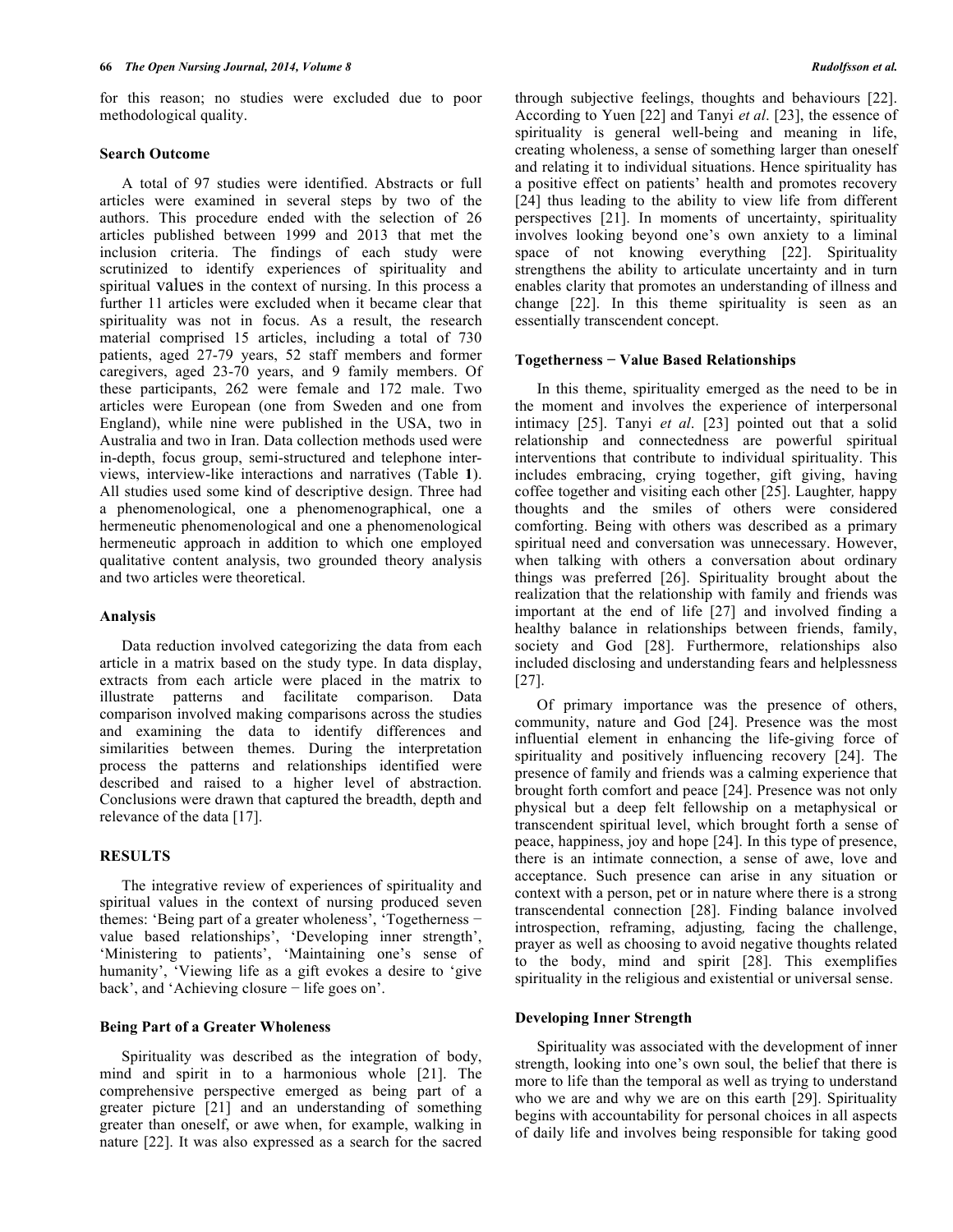# **Table 1. Presentation of the studies included in the integrative review.**

| <b>Author, Year of Publication</b><br>and Country of Study                 | <b>Title</b>                                                                                                           | Participants                                                                                                                                                                                                    | <b>Data Collection</b>                                                                                                                                    | <b>Data Analysis</b>                                                                                                                                                       |
|----------------------------------------------------------------------------|------------------------------------------------------------------------------------------------------------------------|-----------------------------------------------------------------------------------------------------------------------------------------------------------------------------------------------------------------|-----------------------------------------------------------------------------------------------------------------------------------------------------------|----------------------------------------------------------------------------------------------------------------------------------------------------------------------------|
| Bradshaw A. (1997) UK [33]                                                 | Teaching spiritual care to nurses:<br>an alternative approach.                                                         |                                                                                                                                                                                                                 |                                                                                                                                                           | A theoretical discussion<br>article.                                                                                                                                       |
| Callahan AM. (2012) UK<br>$[25]$                                           | A qualitative exploration of<br>spirituality sensitive Hospice care.                                                   | Six staff members, 5 female and 1<br>male, at two Hospice<br>organizations.<br>Average age, 57 years.                                                                                                           | Semi structured interviews<br>conducted over the telephone.                                                                                               | A phenomenological<br>approach.                                                                                                                                            |
| Daaleman TP. (2012) USA<br>$[32]$                                          | A health services framework of<br>spiritual care.                                                                      | 230 residential care/assisted living<br>facilities and nursing homes in<br>four states participating in CS-<br><b>LTC</b><br>Average age of the participants=<br>44 years (27-60) half of whom<br>were females. | Telephone interviews with<br>family members.<br>Open-ended questions<br>describing what the staff did<br>to meet the spiritual needs of<br>the residents. | The interviews were read to<br>identify emerging<br>patterns using editing<br>analysis, in which meaningful<br>segments of text were coded<br>(Miles & Huberman)<br>1994). |
| Daaleman TP. Kuckelman<br>Cobb A. Frey BB. (2001)<br><b>USA</b> [21]       | Spirituality and well-being: an<br>exploratory study of hospital the<br>patient perspective.                           | 35 female patients, between the<br>ages of 35 and 75 who were<br>interviewed at the family medicine<br>department of a university medical<br>centre.                                                            | Six focus group interviews.                                                                                                                               | All data were entered.<br>retrieved and analyzed using<br>the NU*DIST software<br>analysis program.                                                                        |
| Hilbers J. AS. Haynes AS.<br>Kivikka JG. (2010) Australia<br>$[29]$        | Spirituality and health: an<br>exploratory study of hospital.<br>patients'<br>perspectives.                            | 35 patients and family members in<br>a public teaching hospital. 43%<br>were male and 57% female.                                                                                                               | Interview-like interactions.                                                                                                                              | The data were thematically<br>coded.                                                                                                                                       |
| Koslander T. Arvidsson B.<br>(2007) Sweden [35]                            | Patients' conceptions of how the<br>spiritual dimension is addressed in<br>mental health care: a qualitative<br>study. | 12 patients in mental healthcare.<br>Mean age 46 years between 20<br>and 59 years. 6 male and 6 female.                                                                                                         | Interviews.                                                                                                                                               | Phenomenography.                                                                                                                                                           |
| Penman J. Oliver M.<br>Harrington A. (2013)<br>Australia [27]              | The relational model of spiritual<br>engagement as described by<br>palliative care clients and<br>caregivers.          | Four palliative care clients, two<br>female and two male between 48-<br>77 years, as well as four current<br>and six former, eight female and<br>two male between 34-70 years.                                  | In-depth interviews.                                                                                                                                      | Hermeneutic<br>phenomenology.                                                                                                                                              |
| Penroad Herman C. (2001)<br><b>USA</b> [26]                                | Spiritual needs of dying patients: a<br>qualitative study.                                                             | 10 females and nine males from<br>an outpatient Hospice. Mean age<br>72 years.                                                                                                                                  | Semi structured interviews.                                                                                                                               | Data coding.                                                                                                                                                               |
| Ravari A. Vanaki Z.<br>Houmann H. Kazemnejad A.<br>$(2009)$ Iran<br>$[34]$ | Spiritual job satisfaction in an<br>Iranian nursing context.                                                           | 25 staff nurses, 17 male and eight<br>female, more than 25 years of<br>nursing experience.                                                                                                                      | Face-to face in depth<br>interviews.                                                                                                                      | Qualitative content analysis.                                                                                                                                              |
| Tanyi R. Stehle Werner J.<br>$(2008)$ USA<br>$[30]$                        | Women's experience of<br>spirituality in end-stage renal<br>disease receiving HD.                                      | 16 adult females between 29 - 77<br>years with ESRD receiving H.                                                                                                                                                | In-depth interviews with<br>open-ended questions.                                                                                                         | Descriptive<br>phenomenological<br>methodology (Colaizzi 1978).                                                                                                            |
| Tanyi R. Stehle Werner J.<br>Gentry RA. Sperstad R.<br>$(2006)$ USA $[23]$ | Perceptions of Incorporating<br>Spirituality into Their Care: A<br>Phenomenological Study of<br>Female Patients on HD. | 16 adult females between 29 - 77<br>years with ESRD receiving HD.                                                                                                                                               | In-depth interviews with<br>open-ending questions                                                                                                         | Descriptive phenomenology<br>(Colaizzi 1978)                                                                                                                               |
| Tirgari B. Iranmanesh S. Ali<br>Cheraghi M. Arefi A. (2013)<br>Iran $[31]$ | Meaning of Spiritual Care.                                                                                             | 11 registered nurses between 23-<br>47 years, all female.<br>Mean nursing experience was 10<br>years.                                                                                                           | In-depth, individual,<br>unstructured audio taped<br>interviews with a narrative<br>approach.                                                             | Phenomenological<br>hermeneutics influenced by<br>Ricoeur, as described by<br>Lindseth and Norberg (2004).                                                                 |
| Walton J. (1999) USA [24]                                                  | Spirituality of patients recovering<br>from an acute myocardial<br>infarction: a grounded theory<br>study.             | 13 patients, four female between<br>51-76 years and nine male<br>between 41-79 years, diagnosed<br>with an acute myocardial<br>infarction within seven days of<br>onset.                                        | Interviews.                                                                                                                                               | Grounded theory.                                                                                                                                                           |
| Walton J. (2002) USA [28]                                                  | Finding a balance: a grounded<br>theory study of spirituality in HD<br>patients.                                       | 11 patients, four male and seven<br>female, between 36-78 years,<br>receiving outpatient HD.                                                                                                                    | Interviews.                                                                                                                                               | Grounded theory.                                                                                                                                                           |
| Yuen E. (2011) USA [22]                                                    | Spirituality and the clinical<br>encounter.                                                                            |                                                                                                                                                                                                                 |                                                                                                                                                           | A theoretical discussion<br>article.                                                                                                                                       |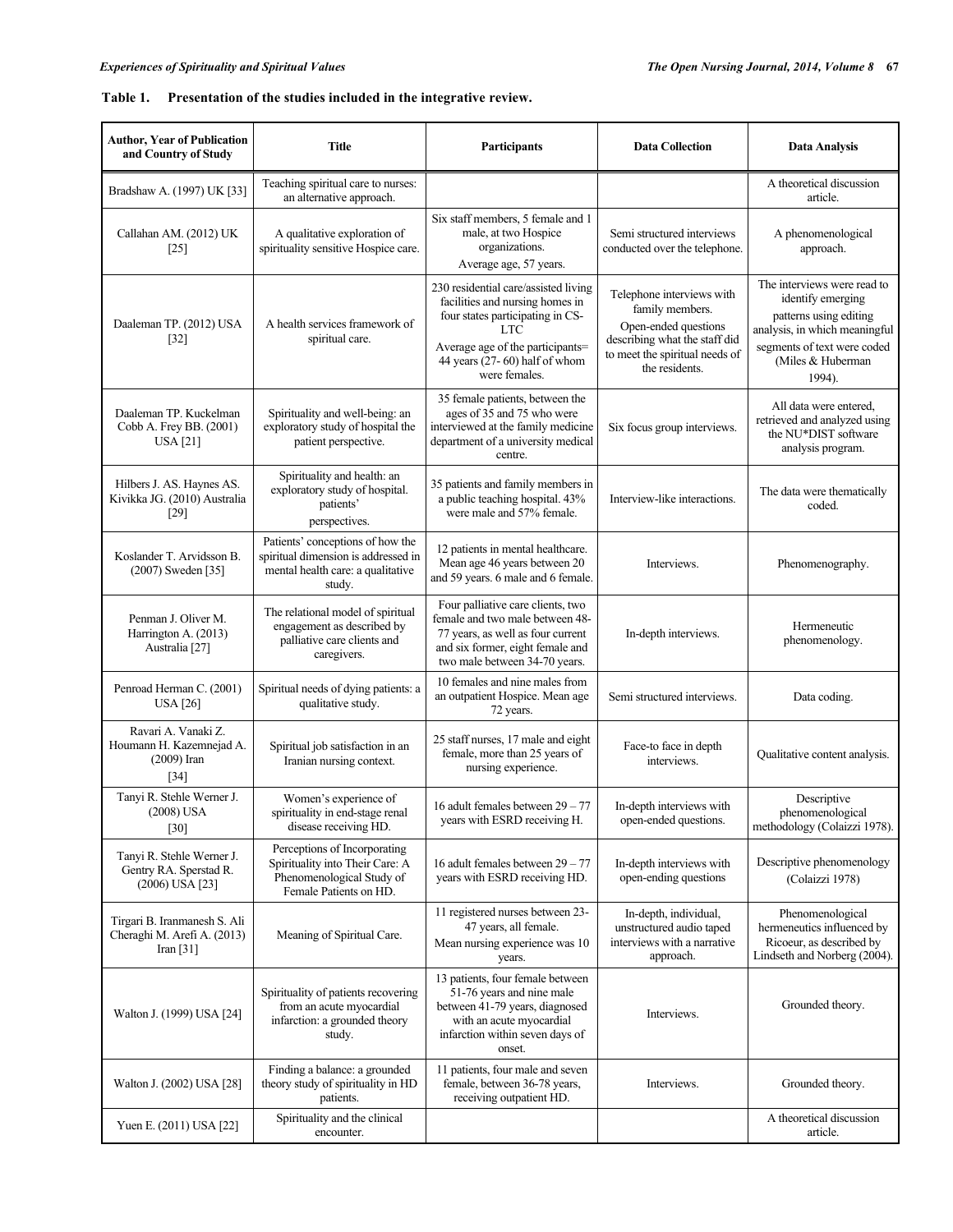care of one's body, mind and spirit [28]. It does not only involve a relationship with others but also with oneself*,* something within a person, without which life would not be worth living [27]. Making sense of events within the life context comprised processing them in order to give them meaning, assessing and comprehending the impact of a perceived health condition on one's life. Finding meaning in life involved contextualizing health conditions by reflecting on the purpose of life or by outlining life goals and personal philosophies [21].

Finding the meaning of life was a dynamic, individual process that changed moment-to-moment and day-to-day events. It involved weighing the risk versus benefit, processes versus outcomes, good versus evil by means of introspection and reflection [28]. A sense of wellness in the face of illness contributed to normalcy, an ability to maintain one's dignity and a positive body image [24].

Spirituality as manifested in nature was expressed as the joy of seeing grass and trees and the desire to go for walks [26]. Those who were unable to walk wished to look at the trees surrounding the garden and to have flowers from the garden in their room. Patients reported the need to read inspirational texts several times each day or to sing and listen to music [26].

Several personality traits and attitudes were characterized as self-affirming: flexibility, hardiness, belief in self, determination and resiliency [21]. In other words, an inner spiritual struggle took place between one's weaknesses and the strength to make healthy choices by analyzing suitable options [28]. Spirituality was characterized as an inner force that provided insights into how to reduce anger*,* bitterness and fear in order to maintain a positive outlook [30]. According to Walton [23], spirituality creates inner strength and courage by providing the energy to face the next step in life, which leads to a sense of wellness and has a positive impact on health.

#### **Ministering to Patients**

A prerequisite for spirituality is a relationship characterized by mutuality, trust, ongoing dialogue and enduring presence. When ministering to patients, caregivers struggled to establish spirituality b*y* creating a balance between the holistic and biomedical perspectives. When creating a balance, caregivers entered into a relationship that was reciprocal, close, mutual and preserved the patients' dignity, in which they were obliged to trust the patients as well as their feelings and ability [31]. Family members' view was that the provision of care went beyond medical treatment, encompassing emotional, social and spiritual needs [32]. 'Presencing' was the key to gaining access to the spiritual aspect of a clinical encounter [22]. It was the connection to the place of silence that enabled caregivers to acknowledge the hope and fear inherent in caring. Resting in a place free from fear facilitates genuine human connection, where presence with the patient can be felt and deepened [22]. Caregivers defined this genuine connection as a 'being with' relationship*,* which humanized patients and nurses, thereby allowing patients' spiritual concerns and spirituality to emerge [31]. Spirituality in caring was described as an invitation, encountering the patient as a unique person [31]. According to Tirgari *et al*. [31], the basic foundation of spirituality in caring is creating a relationship. Such spirituality assisted caregivers in maintaining a relationship based on trust, where the patients' dignity could be protected [31].

Caregivers should facilitate their patients' search for meaning by learning skills that enable them to express personal beliefs as well as by supporting patients to take part in relevant religious and cultural practices [33]. Furthermore, they should assess and meet their patients´ spiritual needs by talking, questioning, listening and picking up clues [33]. Active listening requires nurses to be fully present*,* especially when patients appear depressed or upset [31]. Dialogue improved nurses' caring interactions, described as *'*being with*'* [31] and willingness to answer questions [25]. Spirituality in caring therefore involves the ability to build confidence by listening to or just being with the patient [33]. In caring*,* confidence implies self-awareness, being non-judgemental and consistent as well as able to identify patient needs. This requires putting aside personal needs to avoid dominating the spirituality in the caring process [25]. It involves one human being responding to another with genuine understanding, openness and warmth [33] and encompasses patience, compassion, loyalty and honesty [23, 33].

Spiritual commitment develops into a meaningful notion and merges with sympathy, conscientious care, commitment and devotion [34]. Caregivers with this approach described caring as enjoyable and preferred it to the higher status of a more senior position [34]. Caregivers who took this perspective valued patient wellbeing more than their own, mainly because they regarded providing care as a form of worship. Such spiritual love and affection maintained an energetic approach to nursing [34].

When caregivers addressed the patients' spirituality they were assisted and strengthened in their struggle for better health [35]. A close relationship was important and touch was used to provide comfort in situations characterized by anxiety and physical pain [31].

#### **Maintaining One's Sense of Humanity**

The meaning of spirituality was described as caregivers encountering patients as cultural beings [31]*,* which involved allowing them and their family members to express their feelings. Engaging in spiritual matters comprised beliefs and values that gave meaning and worth to existence [27]. 'Cocreating' was a mutual activity among patients, family members and caregivers that generated holistic caring with focus on maintaining the patients' humanity and dignity in the face of death [32]. According to Tanyi *et al*. [23], patients welcomed caregivers' conversations about ordinary things such as family, holidays and daily life events as well as the fact that they could trust both their professional competence and personal attributes [31]. Yuen [22] highlighted the inclusion of 'the unknown moment' in the clinical encounter as a key to acknowledging the spiritual aspect of the interaction, because spirituality is often a more personal search for transcendent understanding that does not encompass interpersonal activities [22].

#### **Viewing Life as a Gift Evokes a Desire to 'Give Back'**

According to Walton [28], a desire to help others in need is an important part of spirituality, which is also described as a life-giving force based on faith, discovering meaning and purpose in life and offering the gift of self to others [24]. 'Giving back' is a notion that emanates from introspection, reflection and the realization that medical treatment is a gift of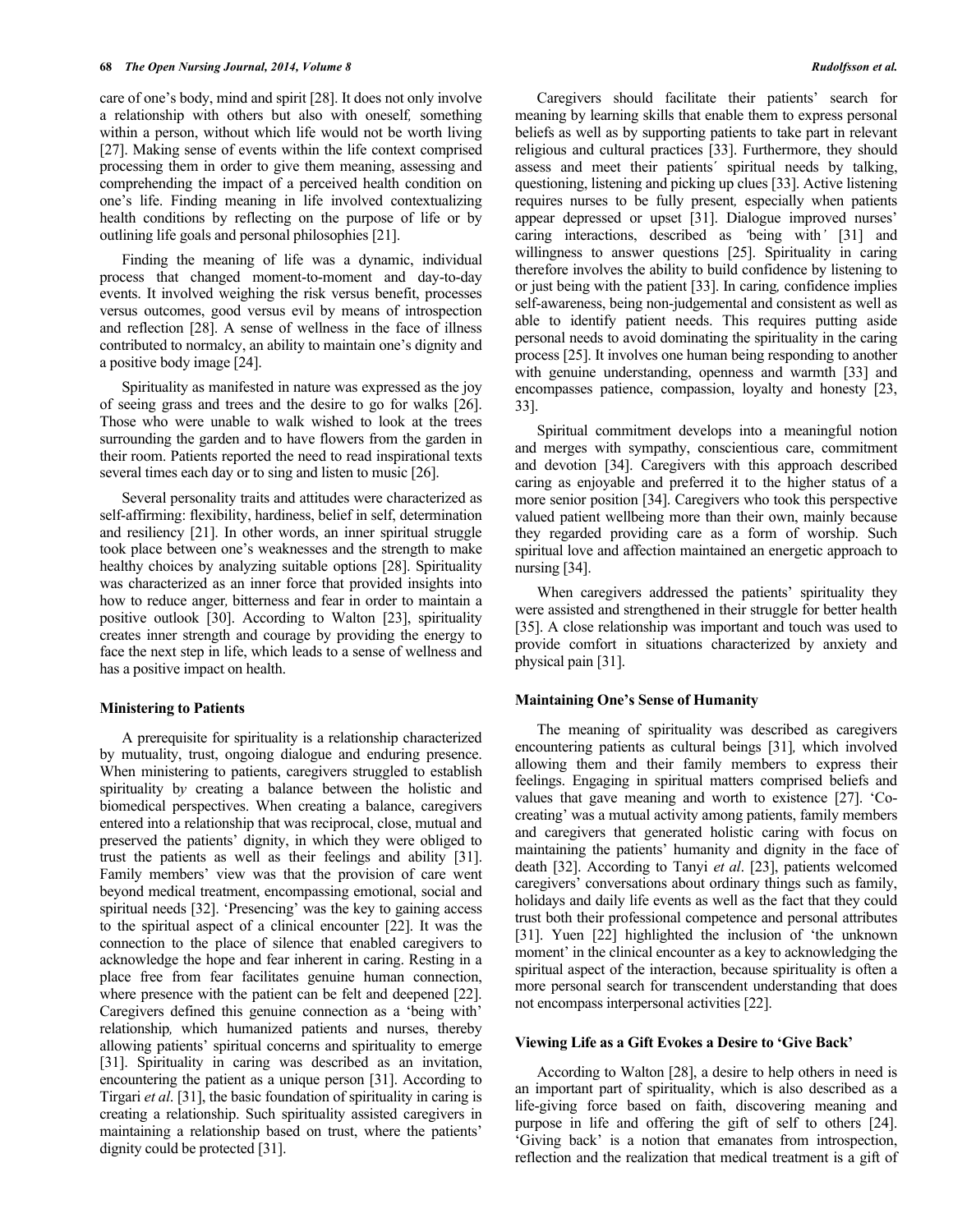## *Experiences of Spirituality and Spiritual Values The Open Nursing Journal, 2014, Volume 8* **69**

life. Seeking balance in life involves everyday choices as well as setting goals and moving beyond personal requirements to those of others [28]. The need to contribute by helping to care for others is important, even in cases where the other is sick and close to death [26] as it is an expression of love, compassion and altruism [27]. Helping others also brings a sense of selfworth, personal fulfilment and satisfaction [28].

# **Achieving Closure − Life Goes On**

Patients at the end of life described a need to view their life, which was subject to an ongoing revision process [21]. Reviewing life evoked happy thoughts and helped them to understand why things happened as they did, despite at times experiencing profound unhappiness [26]. It was important to undertake things one had wanted to do such as going on trips and carrying out tasks, for example making funeral arrangements in order to find peace before death. Although reviewing life was important, it was necessary to remain actively involved in decisions about the here and now, as well as informed, independent and able to maintain one's familiar lifestyle. Taking one day at a time represented an expression of spiritual value and had they not done so, they would have been unable to manage [26, 30].

Children were important at the end of life, as they were a reminder that life goes on and that another generation has hopes and dreams. Despite poor appetite it was important to join family members for meals [26].

Engaging in spiritual matters indicated personal transformation comprising a change of life direction and a new way of thinking. Spiritual engagement included prayer and was perceived as powerful, uplifting and helpful [27]. The spiritual dimension strengthened patients' ability to handle illness and also their will to live [22].

#### **DISCUSSION**

This integrative review attempts to describe experiences of the positive impact of spirituality and spiritual values in the context of nursing. It is difficult to draw any firm conclusions on the basis of the results, as spirituality comprises many perspectives at different levels of awareness [11]. However, the results revealed that spirituality was viewed as inclusive, fluid and personal. In the context of nursing, demands on caregivers are heavier when they have to provide insights into spiritual matters during encounters with patients. Therefore, each caregiver needs to consciously face her/his own spirituality in order to help patients achieve spiritual wellbeing. According to Carson [36], the development of spirituality is a dynamic process in which a person becomes aware of the meaning, aim and values of life, including all relationships.

From the caregivers' perspective, having a caring attitude implies being sensitive to the other, i.e.*,* to the patient's needs [37]*,* which also includes spirituality. It requires openness and sensitivity on the part of caregivers and becomes visible in virtue ethics [37, 38]. This form of ethics develops from the carer-patient relationship for which the former's character is of the utmost importance. In virtue ethics, the human being is viewed as a whole, comprising body, mind and spirit. A finding in this integrative review was the spiritual value of 'being with', which is in line with Buber [20]*,* who stated that an

interpersonal relationship means offering to share one's life with the other. However, the authenticity of the human relationship is important, as in the absence of authenticity, there can be no humanity. 'Being with' in a caring context involves a meeting between two subjects, i.e.*,* between an 'I' and a 'You' [20]. In such meetings spiritual values are fundamental, unlike encounters where the caregiver views the patient as an object, thus excluding spiritual values. The findings demonstrated that in an environment where spirituality can grow, the meeting between the caregiver and patient involved two subjects in a relationship of togetherness. Such an atmosphere meant that the caregiver became aware of her/his own spirituality and spiritual values, which were clarified.

Human beings try to alleviate their suffering in different ways [39]. In the present study, patients with various types of serious illness described how they attempted to alleviate their suffering by creating meaning, manifested as a new inner spiritual attitude that helped them to reconcile themselves with their changed life situation and prepared them to meet the fate that awaited them. Spiritual values in the creation of meaning included building a source of energy, development and hope linked to mutual giving and taking, helping and being helped. Having the energy and strength to struggle helped the suffering patient to maintain her/his dignity as a human being [39]. Transforming suffering into positive energy presupposes spirituality in caring, by having an opportunity to share one's story with another person.

Mounier [40] stated that there is no other spiritual force than that which flows from an inner richness, the condition of a person's inner development. It is the release of a spiritual force that pulls the person along in a movement out from the self*.* Mounier [40] stressed spiritual equality, which means the natural right to fulfilment within a communion of one's own choice. Our study revealed that the spiritual factor makes the human being universal and enables her/him to manifest her/himself in human love, which encompasses kindness, interest, responsiveness, understanding and the joy of meeting other people.

# **LIMITATIONS OF THE REVIEW**

This integrative literature review provides an overview of some of the knowledge in the field of spirituality and spiritual values in the context of nursing, although it is possible that some relevant studies may not have been included given the limitations of this review [17]. Another weakness is the different meaning of the concepts of spirituality and spiritual values used in the analyzed articles, which contain no definition of the terms. Clarification of these concepts and values was therefore challenging, which should be kept in mind when criticizing this review. Because of the limitations and inconsistencies in the findings, additional research is needed to clarify the meaning and definition of spirituality and spiritual values in the context of nursing.

# **CONCLUSION AND IMPLICATIONS FOR NURSING AND HEALTH POLICY**

The concepts of spirituality and caring were perceived as having the same meaning and no difference between them was reported. However, it was obvious that spirituality and spiritual values in the context of nursing are closely intertwined with the